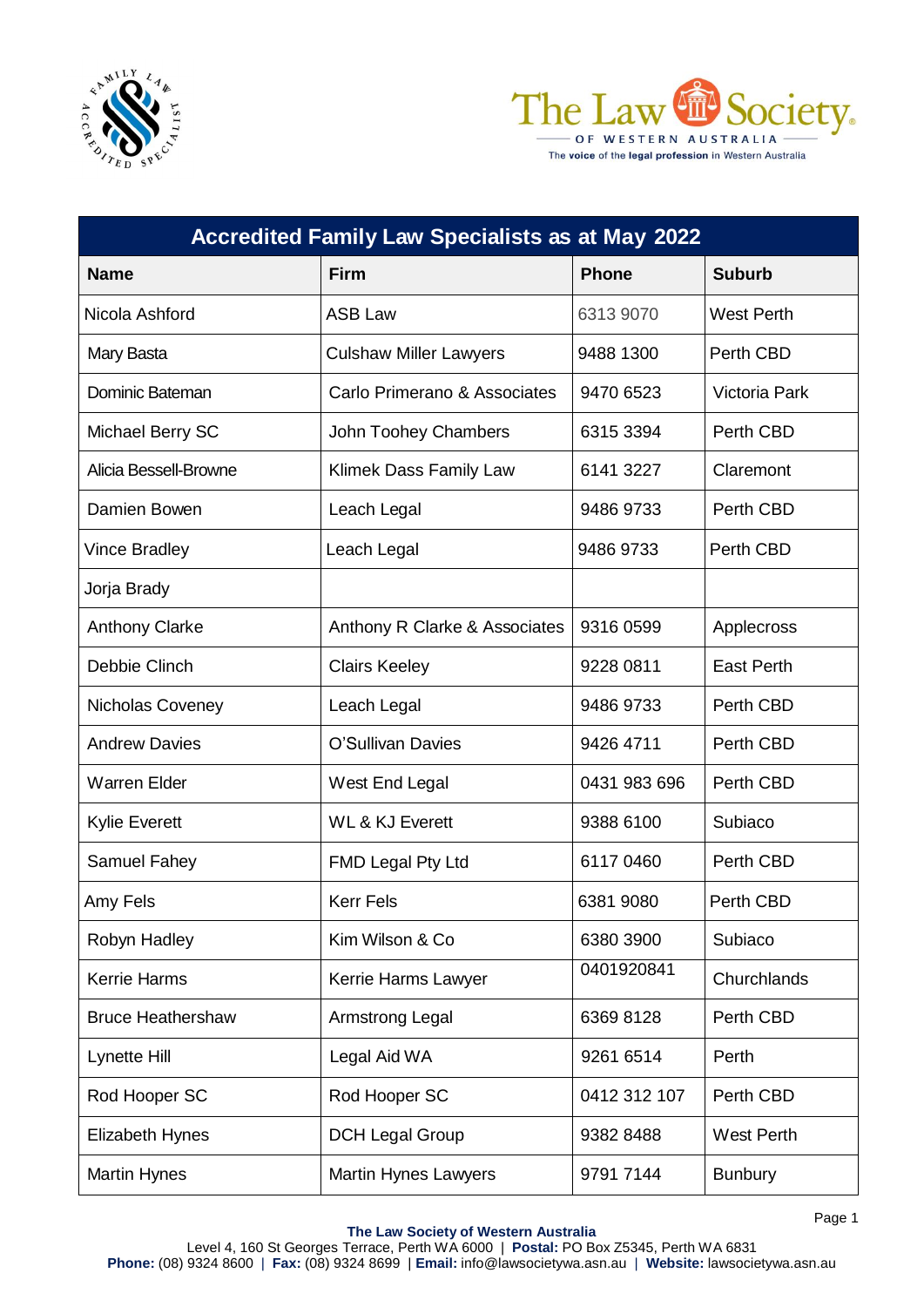



The voice of the legal profession in Western Australia

| <b>Name</b>           | <b>Firm</b>                  | <b>Phone</b> | <b>Suburb</b>               |
|-----------------------|------------------------------|--------------|-----------------------------|
| Nicola Jansen         | O'Sullivan Davies            | 9486 9733    | Perth CBD                   |
| Jane Johnson          | Kim Wilson & Co              | 6380 3900    | Subiaco                     |
| Natalie Kam           | Lavan                        | 9288 6000    | Perth CBD                   |
| Leanne Kelly          | <b>McHale Family Lawyers</b> | 6446 7890    | South Perth                 |
| Denby Kerr            | <b>Kerr Fels</b>             | 6381 9080    | Perth CBD                   |
| Kymberley Kerr        | Mills Oakley Lawyers         | 6167 9805    | Perth CBD                   |
| <b>Richard Klimek</b> | Klimek & Wijay               | 9221 5775    | <b>West Perth</b>           |
| Rodney Kroon          | <b>HHG Legal Group</b>       | 9721 2900    | <b>Bunbury</b>              |
| <b>Daniel Loreck</b>  | Bowen Buchbinder Vilensky    | 9325 9644    | Perth CBD                   |
| Julia Mansfield       | Paynes Lawyers               | 9221 1771    | <b>West Perth</b>           |
| <b>Alison McInnes</b> | Alison McInnes Lawyer        | 9791 9222    | <b>Bunbury</b>              |
| Peter Milevski        | <b>Barry Nilsson Lawyers</b> | 6424 0400    | Perth CBD                   |
| Kimberley Morrison    | <b>Cullen Macleod</b>        | 9389 3903    | <b>Nedlands</b>             |
| Trevor O'Sullivan     | O'Sullivan Davies            | 9426 4711    | Perth CBD                   |
| Danique Parker        | Carlo Primerano & Associates | 9470 6523    | Victoria Park               |
| Anne Payne            | Paynes Lawyers               | 9221 1771    | <b>West Perth</b>           |
| Jonathan Redman       | <b>Tindall Gask Bentley</b>  | 9211 5800    | <b>West Perth</b>           |
| Linda Richardson      | Kim Wilson & Co              | 6380 3900    | Subiaco                     |
| Nicholas Rodda        | <b>Francis Burt Chambers</b> | 9220 0444    | Perth CBD                   |
| Devin Sanghavi        | Klimek & Wijay               | 9221 5775    | <b>West Perth</b>           |
| Adam Somerville-Brown | <b>ASB Law</b>               | 6313 9070    | <b>West Perth</b>           |
| William Sloan         | Kim Wilson & Co              | 6380 3900    | Subiaco                     |
| Milos Supljeglav      | <b>DS Family Law</b>         | 9486 1766    | Perth, Midland,<br>Mandurah |